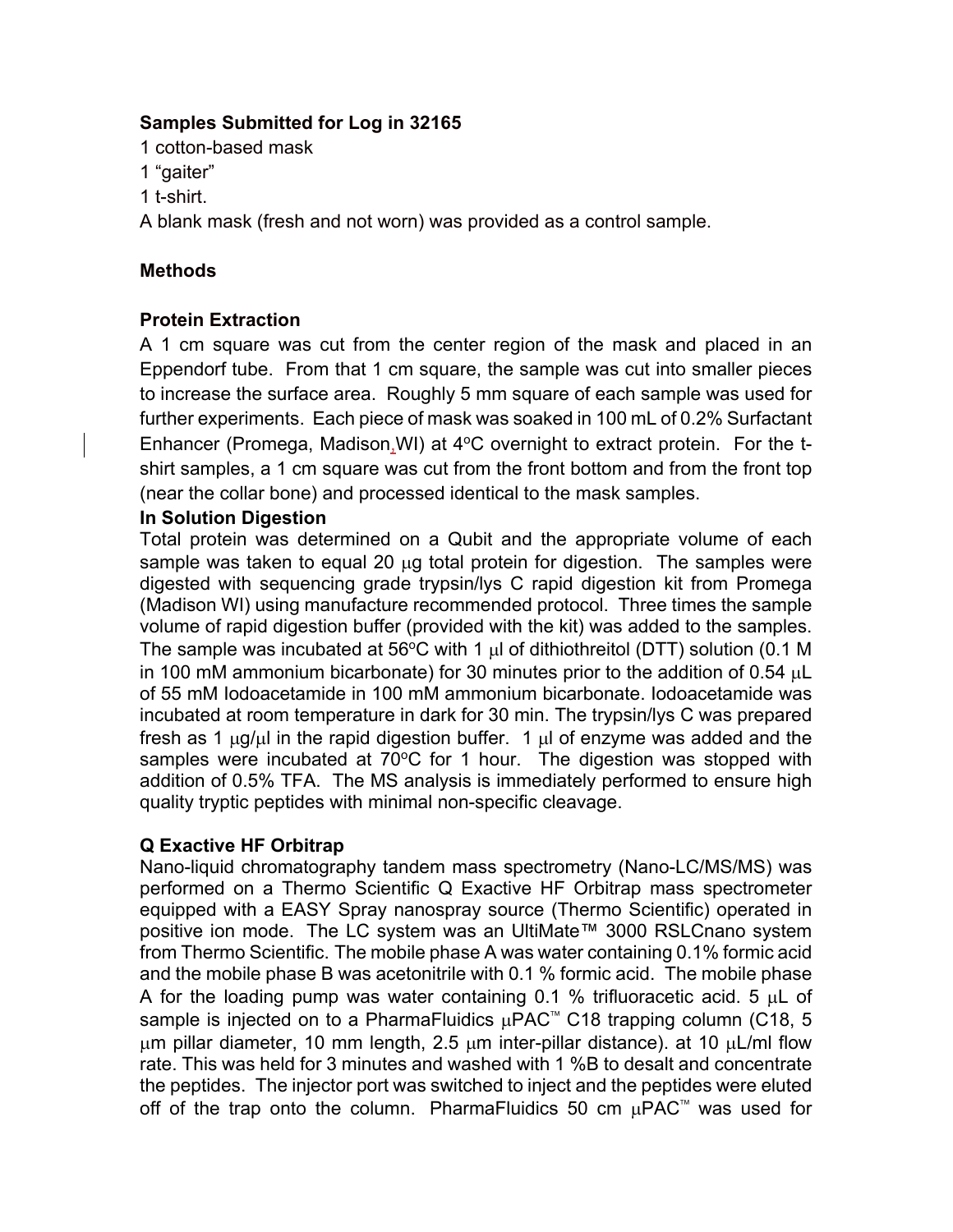chromatographic separations (C18, 5  $\mu$ m pillar diameter, 50 cm length, 2.5  $\mu$ m inter-pillar distance). The column temperature was maintained  $40^{\circ}$ C. A flowrate of 750 nl/min was used for the first 15 minutes and then the flow was reduced to 300 nl/min. Peptides were eluted directly off the column into the Q Exactive system using a gradient of 1% B to 20%B over 100 minutes and then to 45%B in 20 minutes for a total run time of 150 minutes:

| Time (min) | % B | <b>Flow Rate (nL/min)</b> |
|------------|-----|---------------------------|
|            |     | 750                       |
| 3          |     | 750                       |
| 15         | 5   | 750                       |
| 15.1       | 5   | 300                       |
| 100        | 20  | 300                       |
| 123        | 45  | 300                       |
| 130        | 95  | 300                       |
| 135        | 95  | 300                       |
| 135.1      |     | 300                       |
| 150        |     | 300                       |

The total run time was 150 minutes. The MS/MS was acquired according to standard conditions established in the lab. The EASY Spray source operated with a spray voltage of 1.5 KV and a capillary temperature of 200 $\degree$ C. The scan sequence of the mass spectrometer was based on the original TopTen™ method; the analysis was programmed for a full scan recorded between 375 – 1575 Da at 60,000 resolution, and a MS/MS scan at resolution 15,000 to generate product ion spectra to determine amino acid sequence in consecutive instrument scans of the fifteen most abundant peaks in the spectrum. The AGC Target ion number was set at 3e6 ions for full scan and 2e5 ions for  $MS<sup>2</sup>$  mode. Maximum ion injection time was set at 50 ms for full scan and 55 ms for  $MS<sup>2</sup>$  mode. Micro scan number was set at 1 for both full scan and  $MS<sup>2</sup>$  scan. The HCD fragmentation energy (N)CE/stepped NCE was set to 28 and an isolation window of 4 *m/z*. Singly charged ions were excluded form  $MS<sup>2</sup>$ . Dynamic exclusion was enabled with a repeat count of 1 within 15 seconds and to exclude isotopes. A Siloxane background peak at 445.12003 was used as the internal lock mass.

HeLa protein digest standard is used to evaluate the integrity and the performance of the columns and mass spectrometer. If the number of protein ID's from the HeLa standard falls below 2700, the instrument is cleaned and new columns are installed.

All MS/MS samples were analyzed using Sequest (Thermo Fisher Scientific, San Jose, CA, USA; version IseNode in Proteome Discoverer 2.4.0.305). Sequest was set up to search Full Swiss Prot Database of all species (7/27/2020 475603 sequences) and the SARS2 Covid database (4/14/2021 855 sequences) assuming the digestion enzyme trypsin. Sequest was searched with a fragment ion mass tolerance of 0.020 Da and a parent ion tolerance of 10.0 PPM. Carbamidomethyl of cysteine was specified in Sequest as a fixed modification.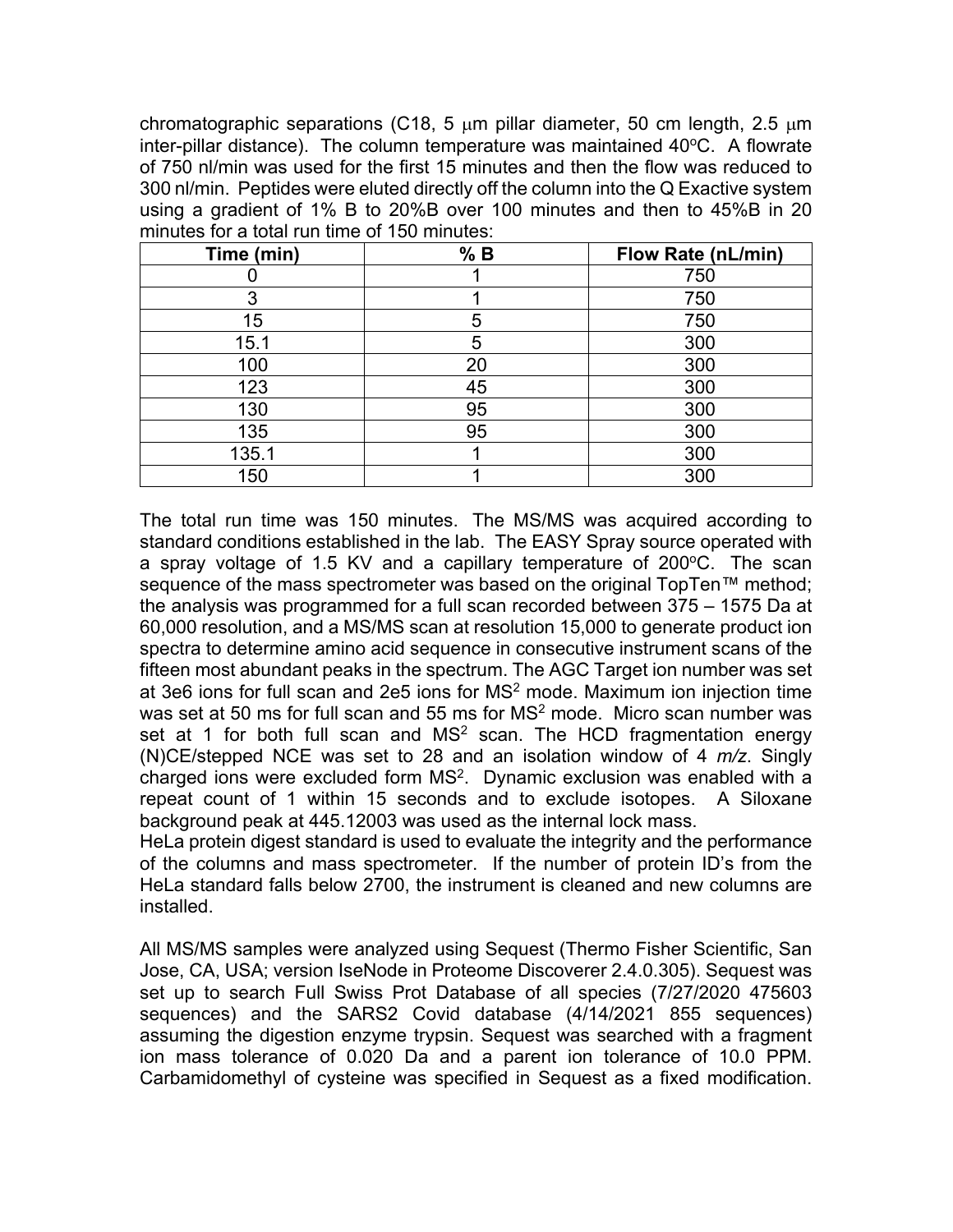Met-loss of methionine, met-loss+Acetyl of methionine, oxidation of methionine and acetyl of the n-terminus were specified in Sequest as variable modifications.

#### **Results**

**Black and white cotton mask:** 

Total of 36 proteins identified and listed in the Excel spreadsheet. The most abundant proteins detected are human proteins found in saliva and skin. The following bacteria proteins were detected.

| <b>Bacteria</b>                 | <b>Comment</b>                             |  |
|---------------------------------|--------------------------------------------|--|
| Rhodococcus opacus              | Soil dwelling                              |  |
| Bifidobacterium adolescentis    | human gut microbiota                       |  |
| Pediococcus pentosaceus         | Produces lactic acid – found in cheese and |  |
|                                 | processed meats                            |  |
| <b>Francisella tularensis</b>   | Pathogenic                                 |  |
|                                 | Causes tularemia, fever, skin ulcers, sore |  |
|                                 | throat and pneumonia                       |  |
| Salinispora tropica             | soil dwelling/sand                         |  |
| Actinobacillus pleuropneumoniae | Pathogenic -                               |  |
|                                 | Respitory pathogen in swine                |  |
| Cutibacterium acnes             | Causes acne, blephartis<br>and             |  |
|                                 | endophthalmitis                            |  |
| Borrelia burgdorferi            | Cause lyme disease                         |  |
| Beutenbergia cavernae           | soil dwelling                              |  |
| Escherichia coli                | found in lower intestine and can cause     |  |
|                                 | food poisoning                             |  |
| Desulfotalea psychrophila       | marine bacteria                            |  |
| Shewanella frigidimarina        | marine bacteria                            |  |

Not all bacteria are harmful or pathogenic, and many are a natural part of the human flora on skin, saliva, or in the gut; and natural to the environment in soil and water. However, 4 pathogenic bacteria, were detected and highlighted in yellow. There was also one bacteria that are harmful to livestock but not pathogenic to humans.

Here is an image of the infection francisella tularensis.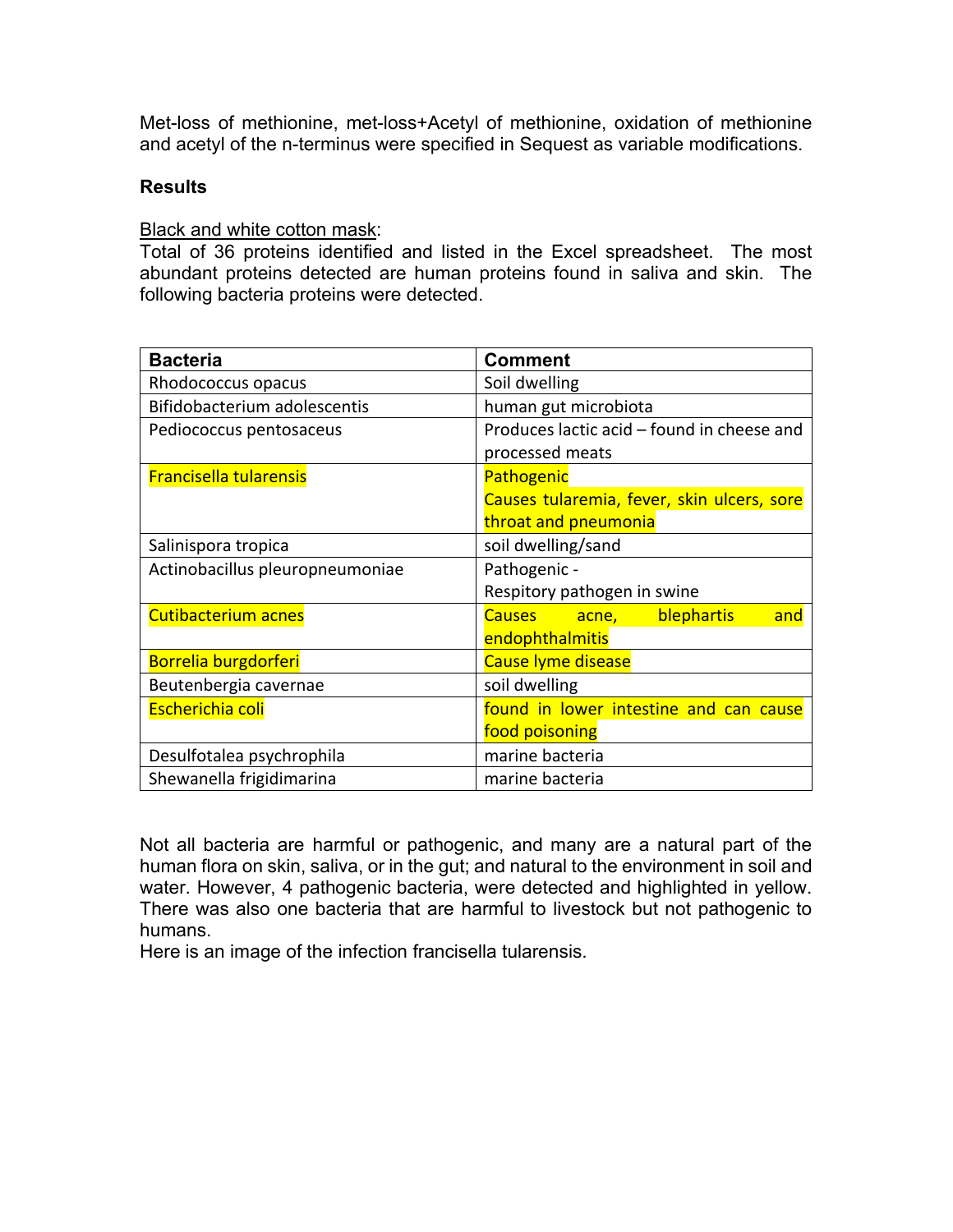

#### Black grey "gaiter" mask

Total of 130 proteins identified and listed in the Excel spreadsheet. The most abundant proteins detected are human proteins found in saliva and skin. The following bacteria proteins were detected. Mycolicibacterium paratuberculosis link to Crohn's disease is controversial in the literature. Interestingly Pelotomaculum thermopropionicum is a bacteria that survives an oxygen free and a warm temperature environment.

| <b>Bacteria</b>                    | <b>Comment</b>                      |
|------------------------------------|-------------------------------------|
| kocuria rhizophila                 | Soil dwelling                       |
| shewanella piezotolerans           | Marine bacteria                     |
| pelotomaculum thermopropionicum    | Anaerobic and thermophilic bacteria |
| mycolicibacterium paratuberculosis | Link to Crohn's disease known to be |
|                                    | pathogenic to bovine                |
| pseudarthrobacter chlorophenolicus | Soil dwelling                       |
| paenarthrobacter aurescens         | Soil dwelling                       |
| rhodococcus erythropolis           | Soil dwelling                       |
| kocuria rhizophila                 | Soil dwelling                       |

#### Blank mask (Control)

A total of 10 proteins were identified and are all accounted for in the sample preparation steps. For example, trypsin and Lys C enzymes were detected because we add that to the samples digest the proteins. No bacterial proteins were detected.

#### T-shirt

A total of 47 proteins were identified from the "front-bottom" t-shirt sample. The most abundant protein was keratin which a protein in human skin and hair. Two